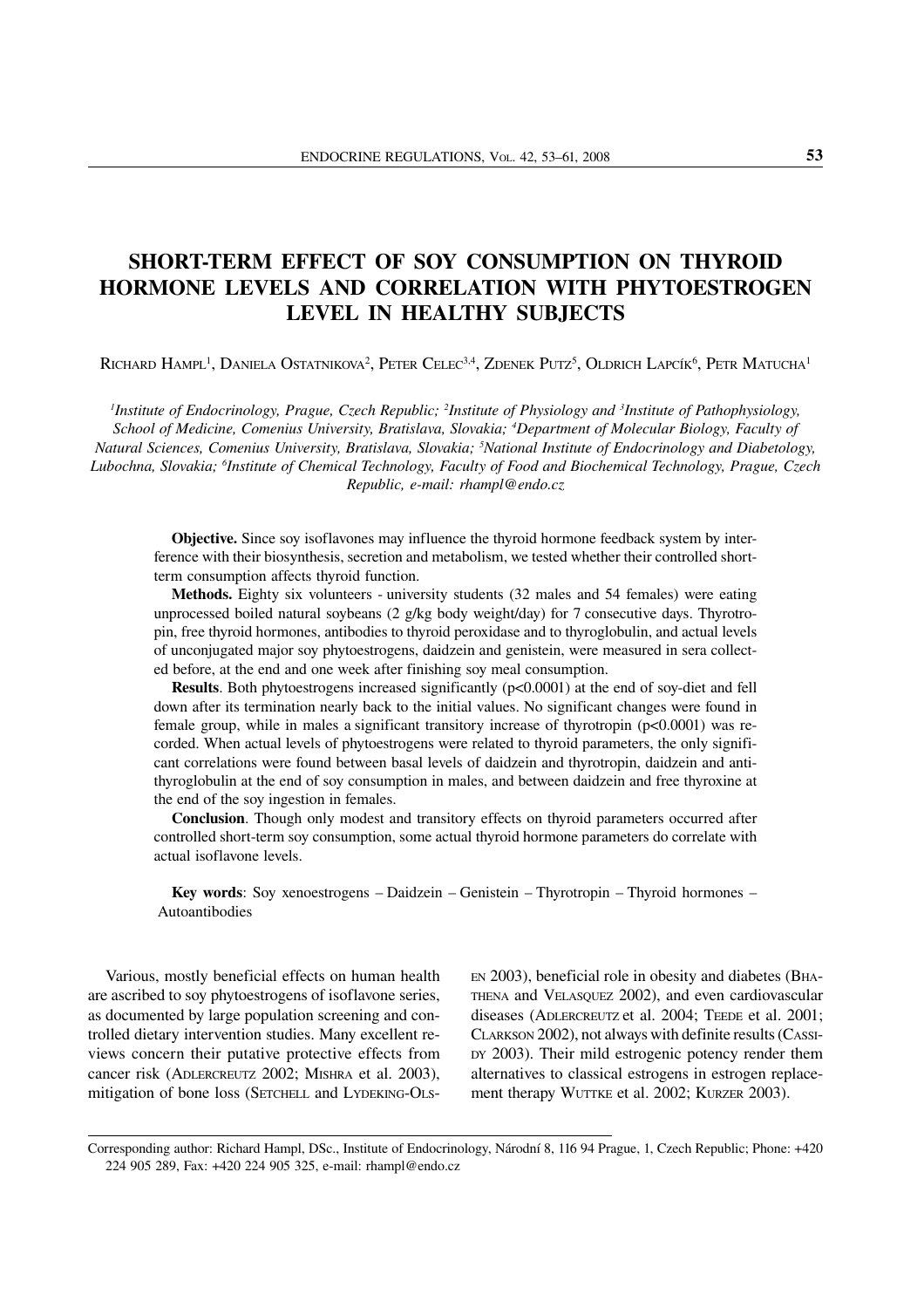On the other hand, their consumption may bring about, besides undoubted benefits also some risks (CASSIDY 2003). One of the questions addressed was their effect on hormonal balance. Among hormones, of especial interest are parameters of thyroid function. As early as in late fifties and sixties goitrogenic effect in children fed with soy formula was reported, which could be reversed by iodine supplementation; for review of the literature see (CHEN and ROGAN 2004). Other studies revealed that isoflavones, above all genistein, may affect thyroid hormone biosynthesis as inhibitors of thyroid peroxidase (DIVI and DOERGE 1996; DIVI et al. 1997; CHANG and DOERGE 2000; DOERGE and CHANG 2002). Genistein is also well-known inhibitor of tyrosine proteinkinase (RAVINDRANATH et al. 2004), thus capable to influence various signaling pathways. At least animal studies demonstrated that even thyroid hormone deiodination in thyroid gland by type I 5´ deiodinase may be affected by isoflavones, especially by genistein, through its inhibitory effect on tyrosine phosphorylation (MORI et al. 1996; WHITE et al. 2004)*.* Taken together, soy isoflavonoids may affect the thyroid hormone feedback system by interference with their biosynthesis, secretion, and metabolism (HAMANN et al. 2006).

The concern that soy isoflavonoids may adversely affect thyroid function led to a series of human intervention studies in some subsets of population. 14 Trials undertaken until 2005 were reviewed by MESSINA and REDMOND (2006), with general conclusion that with one exception (ISHIZUKI et al. 1991), only modest if any hormonal effects occurred following soy-rich diet. It is to be noted that effects on thyroid parameters was not the primary health outcome of these investigations (MESSINA and REDMOND 2006). In addition to reviewed trials, one more cross-over study appeared in healthy young men on three diet regimes with respect to soy isoflavone content (DILLINGHAM et al. 2007).

Here we report the effect of controlled short-term soy consumption on thyroid laboratory parameters including the most common thyroid autoantibodies, in relation to actual concentration of major circulating soy phytoestrogens in a group of young people without overt thyroid, autoimmune or allergic disorders.

Some data and materials collected during this study were used also for investigation of the effects of shorttime soybean consumption on the levels of sex hormones with respect to their plausible effects on spatial cognition abilities. The results revealed that soy intake improved spatial cognition in premenopausal women, and were published elsewhere (CELEC et al. 2005).

# Subjects and Methods

Subjects. The studied group consisted of 86 university students, 54 females and 32 males aged 18 to 25 years (mean age 20.7±0.9 years). All of them were without overt thyroid diseases, their basal TSH levels were within the physiological range reported by the author's laboratory (0.27-4.20 mIU/l). None of them mentioned allergic disorders at least three month before the study. There were nine females with basal positive level of thyroperoxidase antibodies (TPOab, >25 IU/l) or thyroglobulin antibodies (TGab, >125 IU/l). They were not excluded deliberately from the study in order that the group reflected as much as possible the European population, where up to 10 % of subjects display positive titres of anti-thyroid antibodies (VANDERPUMP et al. 1995). After basal investigation including anthropometrical evaluation, determination of serum sex steroid hormone and lipid levels, the subjects were asked to eat 2 g of unprocessed boiled natural soybeans (Alfa Bio Slovakia) for every kilogram of body weight (approximately 140 g per day for males and 120 g per day for females) for the period of 7 consecutive days. Unprocessed soybeans contain  $1.2 - 4.2$  mg of isoflavones per 1 g of dry weight (KURZER and XU 1997; RITCHIE et al. 2006). The amount of soybeans consumed was chosen so as to approximate or exceed the top amount of isoflavones in the Asian diet (20-150 mg of isoflavones per day). All the subjects were omnivores, for whom soy food did not belong to an every-day diet. They filled a form in which they were instructed not to ingest any additional soy containing or soy-derived products or food supplements and vitamins, to reduce physical and irregular sport activities and to abstain from sex to reduce its influence on hormonal levels. Eventual bias resulting from synchronization of phases of the menstrual cycle in female participants was checked using the chi-square test and could be, thus, excluded.

Morning peripheral blood was collected on the day of introductory investigation  $(= \text{before})$ , on the 8th day (the next morning after last soybean consumption = at the end), and 7 days after termination of soy food consumption (after). All the subjects were asked to keep the dietary record and note physical and sexual activities in case they were not avoided during the study. The study protocol was approved by the Ethical Board of the School of Medicine, Comenius University, Bratislava, Slovak Republic. All the subjects signed a written informed consent.

Analytical methods. Serum thyroid stimulating hormone (TSH), free triiodothyronine  $(fT_4)$  and free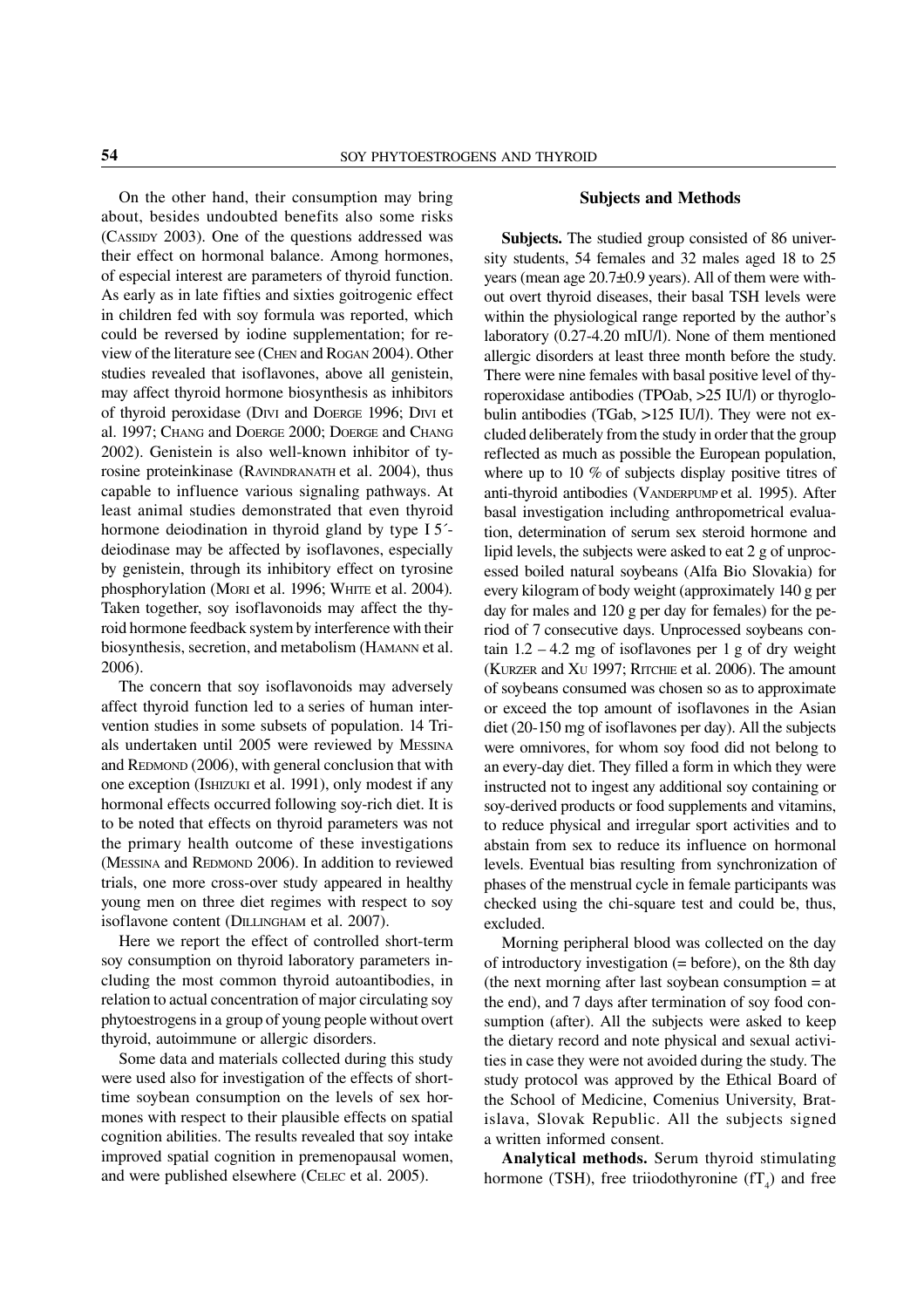trioiodothyronine (fT<sub>3</sub>) were measured by ECLIA from Roche Diagnostics GmBH, Mannheim, Germany, using commercial Elecsys System 2010. Autoantibodies to thyroperoxidase (TPOab) and thyroglobulin (TGab) were assessed by enzyme-linked immunosorbent assay (ELISA) (Milenia Biotec, Bad Nauheim, FRG). Serum daidzein and genistein were measured by original in house radioimmunoassays (LAPCÍK et al. 1997, 1998). The respective intra-assay variability was 3.0, 2.0, 2.0, 5.4, 5.6, 7.9 and 7.1 %, and inter-assay variability was 7.2, 4.8, 3.4, 8.4, 8.6, 9.5 and 9.6 for TSH,  $fT_4$ ,  $fT_3$ , TPOab, TGab, daidzein and genistein, respectively.

Statistical analyses. The dynamics of observed parameters was evaluated using repeated measures ANO-

VA with Bonferroni's corrected post hoc t-test for multiple comparisons of dependent variables. Pearson correlation coefficient and test were used for the evaluation of dependence of quantitative variables. P-values less than 0.05 were considered significant. If significant Pearson correlations were found, the results were further checked by Spearman rank correlations. Data are presented as mean + SEM. All statistic analyses were performed using the software package GraphPad Prism 4.0 and SPSS 11.5.

#### Results

Actual levels of daidzein and genistein before, at the end and after soy consumption are presented on Fig.1.



Fig. 1 The effect of 7 days-lasting soy food consumption on serum levels of daidzein (upper panel) and genistein (lower panel) in young men (left part) and women (right part)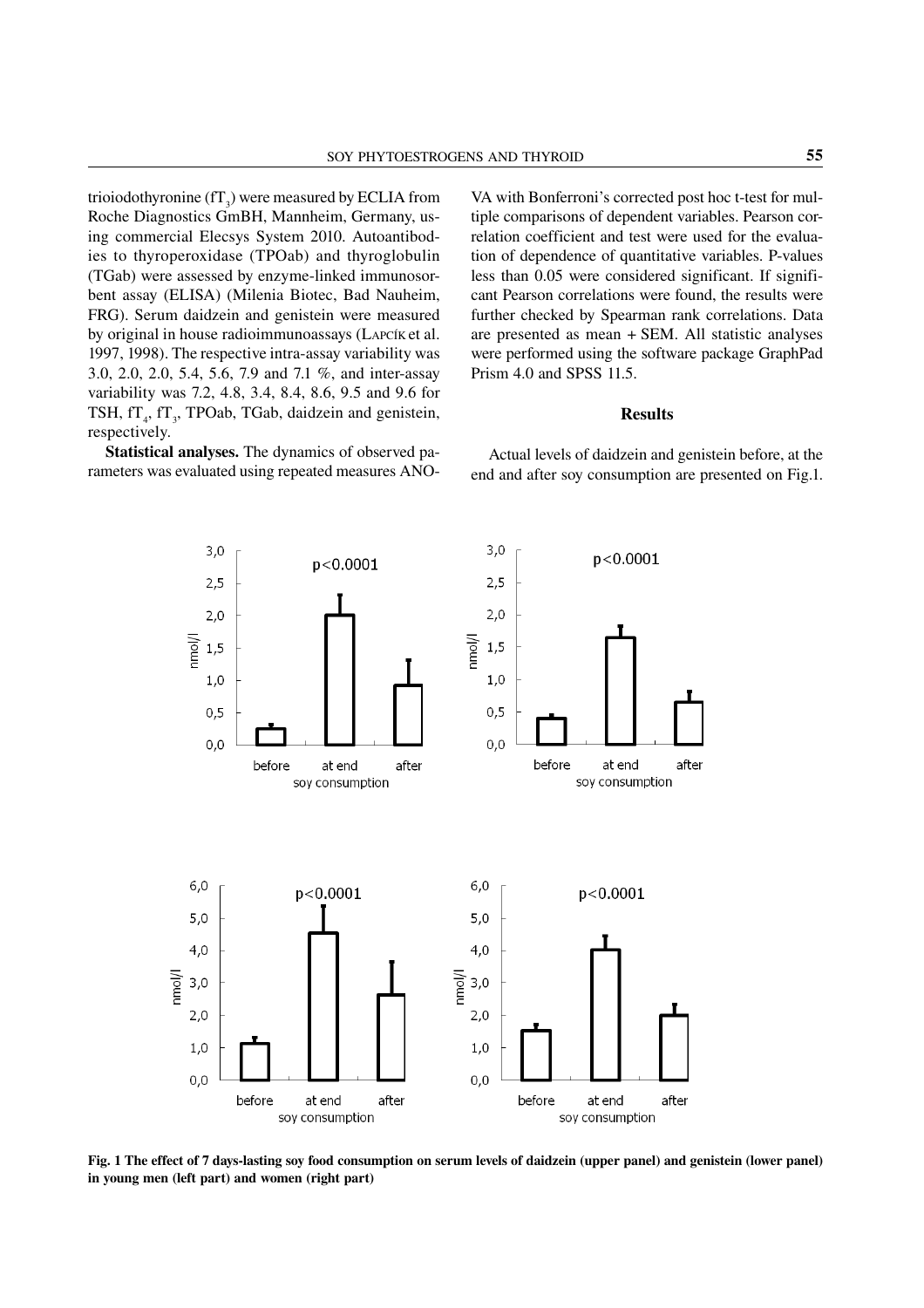

Fig. 2 The effect of 7 days-lasting soy food consumption on serum levels of TSH in young men (left) and women (right)

Table 1 Pearson´s correlation matrix for soy phytoestrogens and selected parameters of thyroid function. Basal values, before soy consumption.

Above the diagonal (upper right part): females, below the diagonal (lower left part): males. Each cell from above represents the correlation coefficient (r), significance (p value) and number of correlated pairs (*n; in italics*). Significant correlations are in bold.

|           | 0.637     | 0.148      | 0.215    | $-0.158$  | $-0.156$     | $-0.132$    |
|-----------|-----------|------------|----------|-----------|--------------|-------------|
| Dai       | $0.001**$ | 0.285      | 0.118    | 0.254     | 0.261        | 0.340       |
|           | 54        | 54         | 54       | 54        | 54           | 54          |
| 0.601     |           | 0.117      | 0.222    | $-0.029$  | $-0.123$     | $-0.109$    |
| $0.001**$ | Gen       | 0.401      | 0.107    | 0.834     | 0.376        | 0.432       |
| 31        |           | 54         | 54       | 54        | 54           | 54          |
| 0.599     | 0.254     |            | 0.155    | $-0.106$  | 0.087        | 0.209       |
| $0.001**$ | 0.169     | <b>TSH</b> | 0.263    | 0.444     | 0.530        | $0.034*$    |
| 31        | 31        |            | 54       | 54        | 54           | 54          |
| 0.076     | 0.258     | 0.082      |          | 0.449     | $-0.019$     | $-0.001$    |
| 0.686     | 0.161     | 0.654      | fT3      | $0.001**$ | 0.889        | 0.992       |
| 31        | 31        | 32         |          | 54        | 54           | 54          |
| $-0.131$  | $-0.025$  | $-0.126$   | $-0.092$ |           | 0.027        | $-0.028$    |
| 0.484     | 0.892     | 0.493      | 0.618    | fT4       | 0.847        | 0.840       |
| 31        | 31        | 32         | 32       |           | 54           | 54          |
| $-0.040$  | $-0.103$  | 0.181      | 0.060    | 0.019     |              | 0.554       |
| 0.832     | 0.580     | 0.321      | 0.743    | 0.919     | <b>TPOab</b> | $0.001**$   |
| 31        | 31        | 32         | 32       | 32        |              | 54          |
| $-0.111$  | $-0.097$  | $-0.240$   | $-0.088$ | $-0.085$  | 0.373        |             |
| 0.552     | 0.603     | 0.187      | 0.631    | 0.643     | $0.035*$     | <b>TGab</b> |
| 31        | 31        | 32         | 32       | 31        | 32           |             |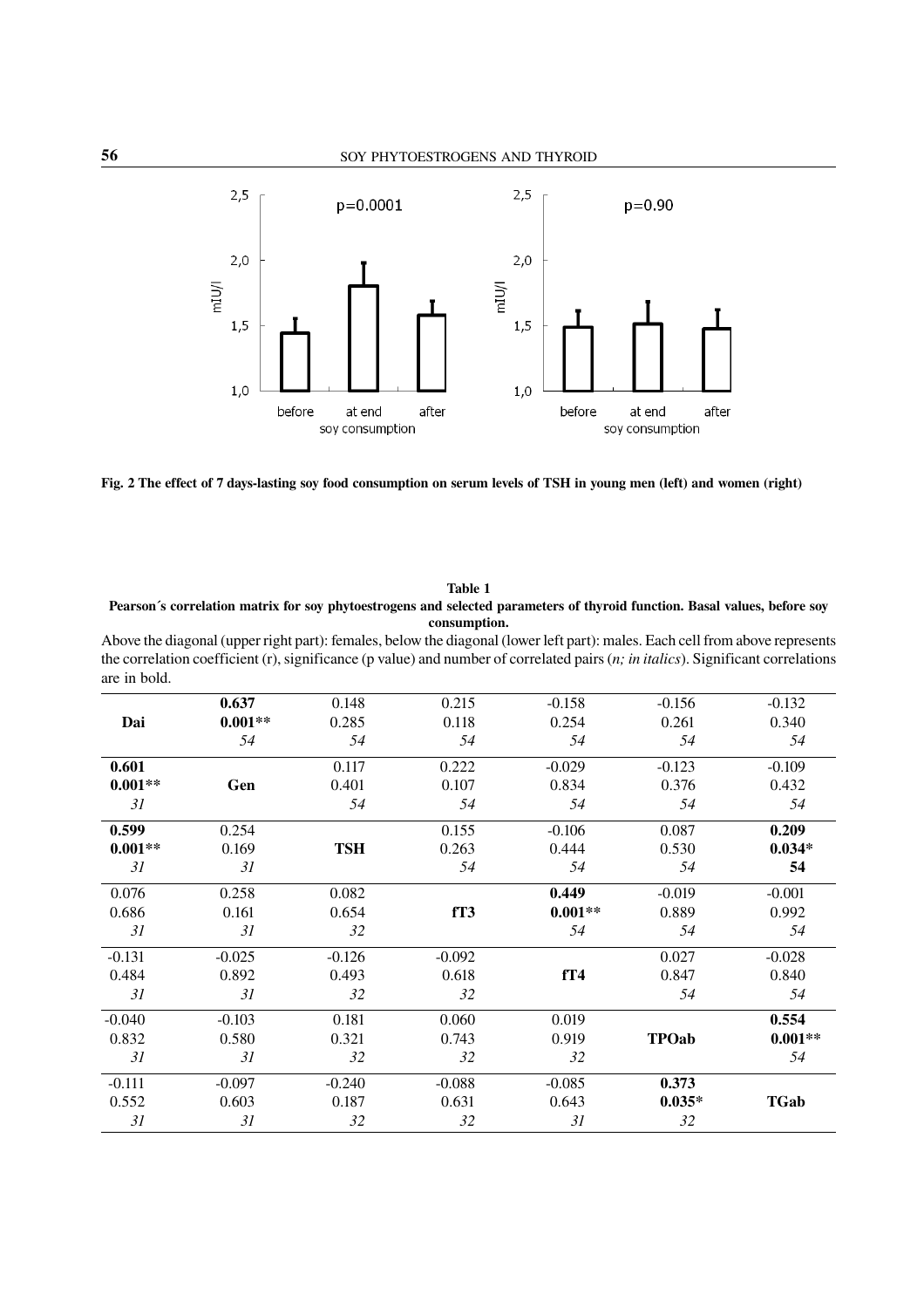

Fig 3 The effect of 7 days-lasting soy food consumption on serum levels of free triidothyronine (upper panel) and thyroxine (lower panel) in young men (left part) and women (right part)

Both phytoestrogens increased significantly (p<0.0001) during soy-diet consumption period and fell down 7 days after its termination nearly to the initial values. Corresponding levels of TSH and thyroid hormones in females and in males are given on Figures 2 and 3, respectively. No significant changes were found in the female group, while in males a significant increase of TSH was recorded  $(p<0.0001)$  at the end of soy consumption, which was accompanied by insignificant decrease of  $TT_3$  and increase of  $TT_4$ , followed by the drop of the latter after stopping the soy intake ( $p<0.05$ ). No differences were found at any stage of experiment between phytoestrogen levels in the subgroups of subjects with- or without positive titres of anti-thyroid autoantibodies. The levels of anti-thyroid autoantibodies did not change significantly during the experiment.

Actual levels of laboratory parameters of thyroid function and major phytoestrogens in each stage of experiment (before, at the end and one week after the soy consumption) were further mutually correlated. The Pearson´s correlation matrices with depicted significant correlations are presented in Tables 1-3. The values above the diagonal represent the female group, those below the diagonal males. Each cell from above shows the correlation coefficient  $(r)$ , the significance  $(p)$  and the number of correlated pairs (*n*). Significant correlations were recorded between both phytoestrogens in both sexes in all stages of the experiment. Significant positive correlations between both free thyroid hormones in all stages were found only in the female group. In females significant correlations over all stages were also found between both anti-thyroid autoantibodies,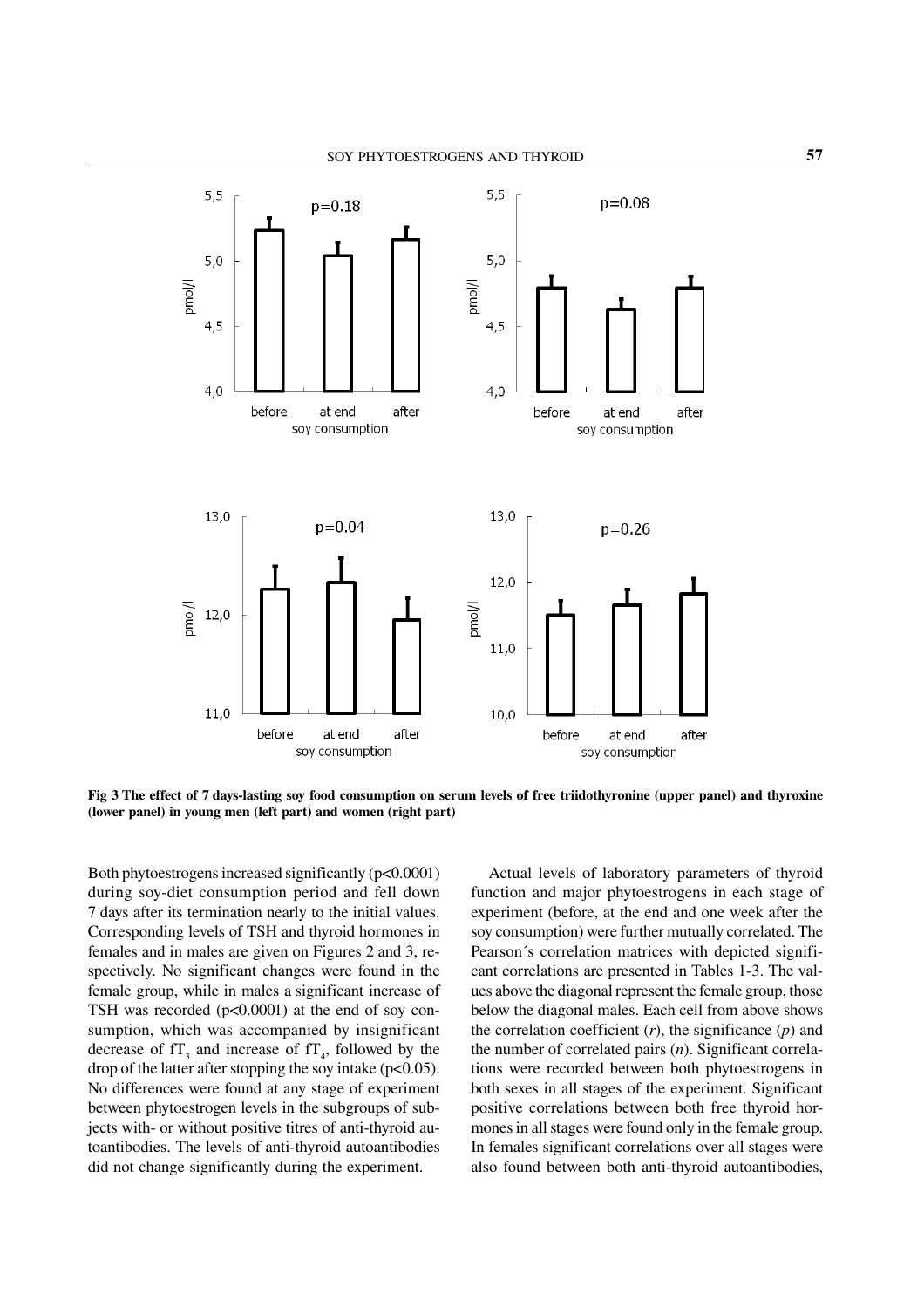#### Table 2

## Pearson´s correlation matrix for soy phytoestrogens and selected parameters of thyroid function. Values at the end of soy consumption.

Above the diagonal (upper right part): females, below the diagonal (lower left part): males. Each cell from above represents the correlation coefficient (r), significance (p value) and number of correlated pairs (*n; in italics*). Significant correlations are in bold.

|           | 0.617     | 0.029      | 0.153    | 0.287     | $-0.032$     | $-0.130$    |
|-----------|-----------|------------|----------|-----------|--------------|-------------|
| Dai       | $0.001**$ | 0.836      | 0.275    | $0.037*$  | 0.819        | 0.355       |
|           | 53        | 53         | 53       | 53        | 53           | 53          |
| 0.640     |           | $-0.063$   | 0.032    | 0.160     | $-0.134$     | $-0.187$    |
| $0.001**$ | Gen       | 0.654      | 0.822    | 0.252     | 0.340        | 0.180       |
| 53        |           | 53         | 53       | 53        | 53           | 53          |
| $-0.012$  | $-0.083$  |            | 0.013    | $-0.096$  | 0.053        | 0.313       |
| 0.947     | 0.650     | <b>TSH</b> | 0.925    | 0.496     | 0.704        | $0.023*$    |
| 32        | 32        |            | 53       | 53        | 53           | 53          |
| 0.047     | 0.109     | 0.131      |          | 0.498     | $-0.099$     | $-0.179$    |
| 0.800     | 0.552     | 0.475      | fT3      | $0.001**$ | 0.480        | 0.199       |
| 32        | 32        | 32         |          | 53        | 53           | 53          |
| $-0.108$  | $-0.095$  | 0.181      | 0.292    |           | $-0.026$     | $-0.216$    |
| 0.556     | 0.606     | 0.321      | 0.105    | fT4       | 0.855        | 0.121       |
| 32        | 32        | 32         | 32       |           | 53           | 53          |
| 0.007     | $-0.051$  | 0.056      | $-0.091$ | $-0.035$  |              | 0.559       |
| 0.969     | 0.780     | 0.763      | 0.620    | 0.851     | <b>TPOab</b> | $0.001**$   |
| 32        | 32        | 32         | 32       | 32        |              | 53          |
| 0.433     | 0.143     | $-0.213$   | $-0.140$ | 0.010     | 0.348        |             |
| $0.013*$  | 0.435     | 0.241      | 0.443    | 0.958     | 0.051        | <b>TGab</b> |
| 32        | 32        | 32         | 32       | 32        | 32           |             |
|           |           |            |          |           |              |             |

while in males the only positive correlation between anti-thyroid autoantibodies was recorded before the experiment. Positive correlations were also found between TGab and TSH before and during treatment in females, and between TPOab and TSH after termination of the experiment in males.

As phytoestrogens concern, following significant Pearson correlations were revealed: in males between basal levels of daidzein and TSH (Table 1), and daidzein and TGab during soy consumption (Table 2), but these results were not confirmed by Spearman rank correlations. In females the only significant Pearson correlations were found between daidzein and  $f_{4}$ , at the end of the experiment (Table 2).

## **Discussion**

Out of 14 recently reviewed trials (MESSINA and RED-MOND 2006), 8 dealt with women only (1 premenopausal, 7 postmenopausal), 4 with men only and 2 with both women and men. In general, with exception of the Japanese trial (ISHIZUKI et al. 1991), these studies provided only little evidence that soy isoflavones possess antithyroid effects. These results were confirmed by the most recent comprehensive intervention study with 35 young men well-characterized as to their body parameters and principal nutrient composition (energy, protein, carbohydrate, fat, dietary fiber, calcium) (DILLING-HAM et al. 2007). The authors measured also urinary excretion of major isoflavones, daidzein and genistein, which both increased markedly following high isoflavone diet. They took into the account the fact that the subjects differ in excretion of the main isoflavone metabolite equol, in dependence on composition of their intestinal flora (ROWLAND et al. 2000).

In our study with young men and women consuming the soy diet for one week we measured, in addition to major thyroid hormones, also the main thyroid autoantibodies with respect to their plausible goitrogenic (DOERGE and SHEEHAN 2002) and autoimmunity-stimu-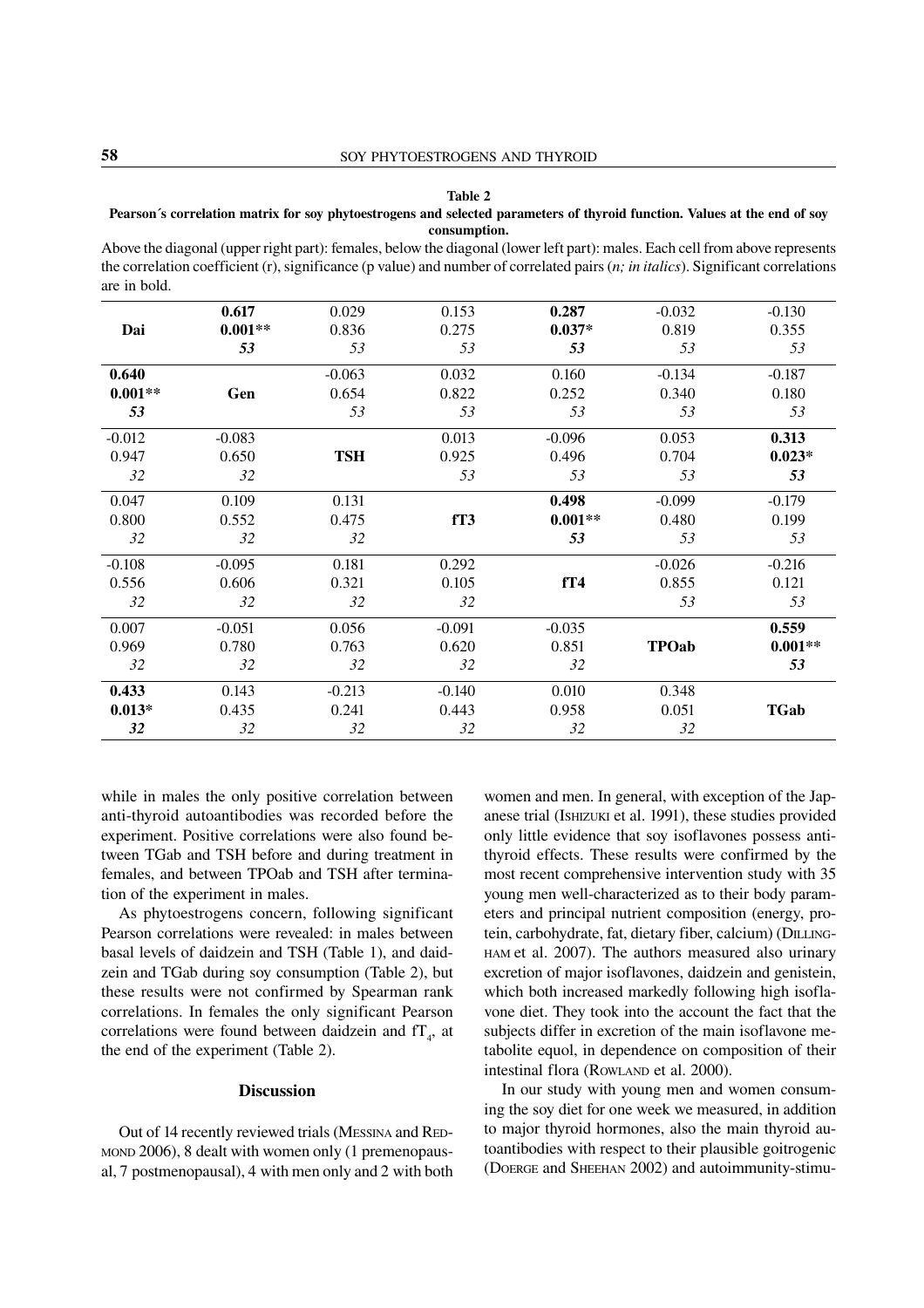#### Table 3

#### Pearson correlation matrix for soy phytoestrogens and selected parameters of thyroid function. Values after soy consumption.

|           | 0.924     | 0.021      | $-0.068$ | 0.121     | $-0.121$     | $-0.100$    |
|-----------|-----------|------------|----------|-----------|--------------|-------------|
| Dai       | $0.001**$ | 0.882      | 0.630    | 0.394     | 0.391        | 0.482       |
|           | 52        | 52         | 52       | 52        | 52           | 52          |
| 0.806     |           | 0.085      | $-0.060$ | 0.149     | $-0.130$     | $-0.110$    |
| $0.001**$ | Gen       | 0.547      | 0.675    | 0.290     | 0.358        | 0.438       |
| 30        |           | 52         | 52       | 52        | 52           | 52          |
| 0.175     | $-0.042$  |            | 0.129    | $-0.179$  | $-0.022$     | 0.237       |
| 0.356     | 0.824     | <b>TSH</b> | 0.362    | 0.203     | 0.875        | 0.091       |
| 30        | 30        |            | 52       | 52        | 52           | 52          |
| 0.018     | $-0.036$  | 0.016      |          | 0.588     | 0.019        | $-0.072$    |
| 0.924     | 0.850     | 0.931      | fT3      | $0.001**$ | 0.893        | 0.613       |
| 30        | 30        | 30         |          | 52        | 52           | 52          |
| 0.018     | $-0.063$  | 0.108      | 0.214    |           | $-0.107$     | $-0.178$    |
| 0.924     | 0.742     | 0.569      | 0.256    | fT4       | 0.450        | 0.207       |
| 30        | 30        | 30         | 30       |           | 52           | 52          |
| $-0.045$  | $-0.057$  | 0.362      | $-0.285$ | 0.035     |              | 0.727       |
| 0.812     | 0.765     | $0.049*$   | 0.128    | 0.854     | <b>TPOab</b> | $0.001**$   |
| 30        | 30        | 30         | 30       | 30        |              | 52          |
| $-0.075$  | $-0.062$  | 0.112      | $-0.285$ | $-0.220$  | 0.270        |             |
| 0.693     | 0.745     | 0.556      | 0.127    | 0.242     | 0.138        | <b>TGab</b> |
| 30        | 30        | 30         | 30       | 30        | 30           |             |

Above the diagonal (upper right part): females, below the diagonal (lower left part): males. Each cell from above represents the correlation coefficient (r), significance (p value) and number of correlated pairs (*n; in italics*). Significant correlations are in bold.

lating effects (FORT et al. 1990). For the first time, the data were put in relation to actual circulating unconjugated isoflavonoid levels, taking advantage of the recent in house immunoassays, enabling us to measure subnanomolar concentrations of free isoflavones in sera (LAPCÍK et al. 1997, 1998). Though circulating isoflavones are almost completely present in glucuronidated form, only free aglycones are thought to be biologically active (ROWLAND et al. 2003).

Two statistical approaches were applied: 1. The changes from the basal values of the studied parameters were compared in order to evaluate significance of the effect of soy-consumption, 2. The data in each group and stage of the experiment (i.e. before, at the end and a week after termination of the soy consumption) were mutually correlated, with a particular respect to relation between isoflavone levels on one side, and thyroid parameters on another.

As expected, the levels of both phytoestrogens at the end of soy consumption increased significantly, but one

week after the termination of soy consumption they returned to basal levels. The consumption of phytoestrogen containing diet resulted in only transitory increase of TSH, similarly as reported by PERSKY et al. (2002), but without significant changes of both free thyroid hormones; moreover, these changes were recorded only in the male group. This finding is, however in agreement with animal experiments, which demonstrated that the loss of TPO activity need not be accompanied with hypothyroid state with decrease of  $T_3/T_4$  ratio and increased TSH (DOERGE and CHANG 2002; DOERGE and SHEEHAN 2002). The authors suggested that an excess of the enzyme in the apical membrane provides a sufficient reserve even in presence of the inhibitor. Additional risk factors, especially iodine deficiency are necessary before soy consumption can induce anti-thyroid effects (DOERGE and CHANG 2002; DOERGE and SHEEHAN 2002). Temporary increase of TSH during soy consumption, which however remained within normal range was observed also by Japanese authors (ISHIZUKI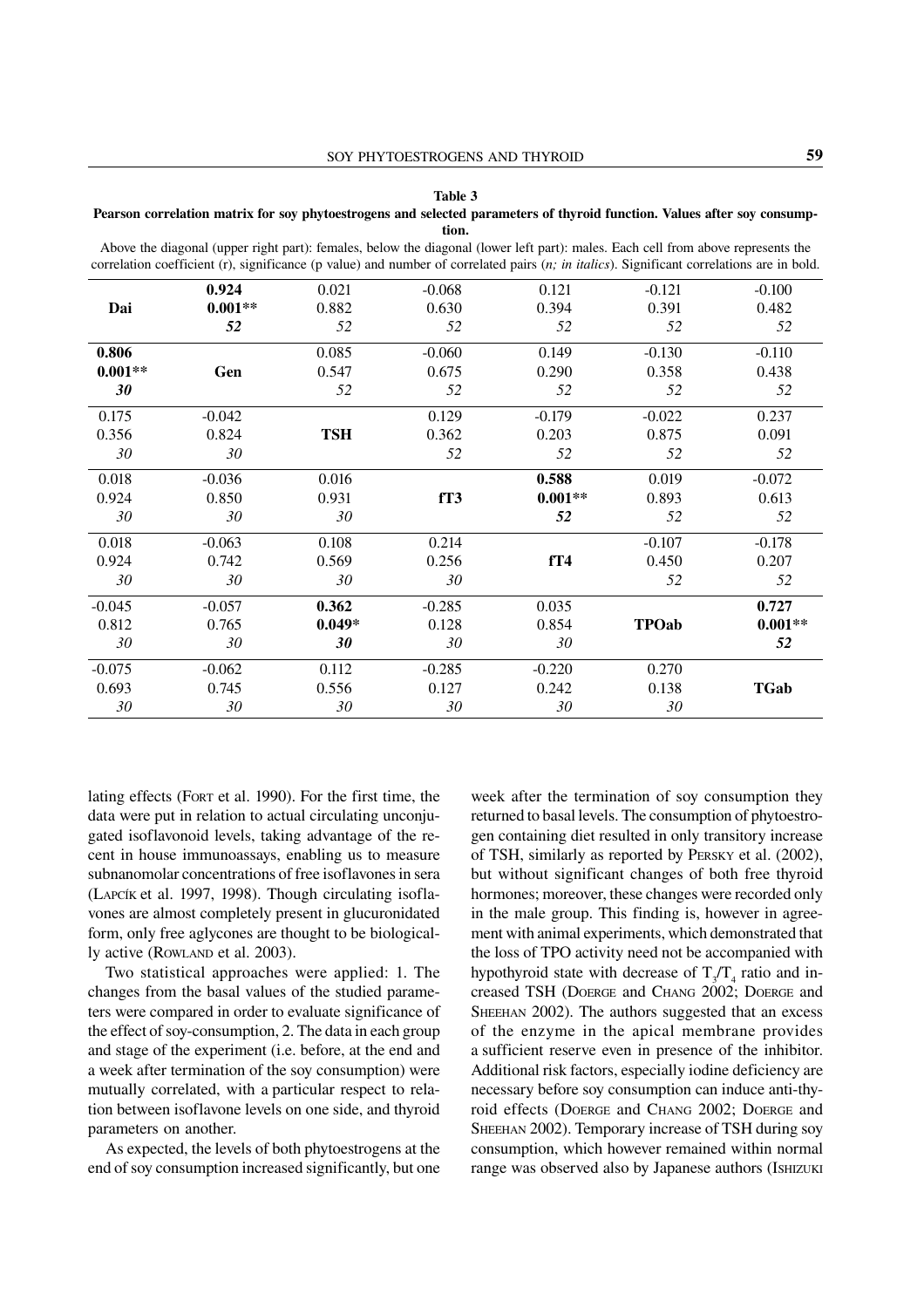et al. 1991), but this study was criticized for incomplete data on the consumed product (MESSINA and RED-MOND 2006). In our study short term soy consumption did not influence circulating anti-thyroid autoantibodies, positive titres of which are commonly found in a part of healthy population (VANDERPUMP et al. 1995).

The correlation analysis confirmed the expected relations between both isoflavonoids as well as among thyroid parameters. Of interest is the finding of a positive significant correlation of daidzein with TSH in the male group before soy food consumption. In our another recent non-intervention study with a group of 268 school children on a common diet we have also found a positive significant correlation of daidzein levels (but not genistein) with TSH (MILEROVA et al. 2006). It may be speculated that actual TSH serum levels reflected long-term dietary habits rather than the last food consumption, as may probably be the reason for correlation of free thyroxine with thyroid autoantibodies in the female group.

In conclusion our data confirm that soy phytoestrogens possess only modest and transitory effect on thyroid hormone values, but, on the other hand, revealed that some thyroid hormone parameters do correlate with actual isoflavone levels.

## Acknowledgement

The study was supported by Grants VEGA MŠ SR 1/3438/06 and 1/3420/06, Grant MZSR 2006/22-UK-01, Grant AV MŠ SR 4/0038/07 and by Grant GACR No 303/08958.

The authors are grateful to Alfa Bio Slovakia Company for donating soybeans for the study and to Mrs. Dagmar Ciganekova for her technical assistance.

## References

- ADLERCREUTZ H: Phytoestrogens and breast cancer*.* J Steroid Biochem Mol Biol 83,113-118, 2002.
- ADLERCREUTZ H, HEINONEN SM, PENALVO-GARCIA J: Phytoestrogens, cancer and coronary heart disease*.* Biofactors 22, 229-336, 2004
- BHATHENA SJ, VELASQUEZ MT: Beneficial role of dietary phytoestrogens in obesity and diabetes. Am J Clin Nutr 76, 1191-1201, 2002
- CASSIDY A: Potential risks and benefits of phytoestrogen-rich diets. Int J Vitam Nutr Res 73, 120-126, 2003
- CELEC P, OSTATNIKOVA D, CAGANOVA M, ZUCHOVA S, HODOSY J, PUTZ Z, BERNADIC M, KUDELA M: Endocrine and cognitive effects of short-time soybean consumption in women. Gynecol Obstet Invest 59, 62-66, 2005
- CHANG HC, DOERGE DR: Dietary genistein inactivates rat thyroid peroxidase in vivo without an apparent hypothyroid effect. Toxicol Appl Pharmacol 168, 244-252, 2000
- CHEN A, ROGAN WJ: Isoflavones in soy infant formula: A review of evidence for endocrine and other activity in infants. Annu Rev Nutr 24, 33-54, 2004)
- CLARKSON TB: Soy, soy phytoestrogens and cardiovascular disease. J Nutr 132, 566S-569S, 2002
- DILLINGHAM BL, MCVEIGH BL, LAMPE JW, DUNCAN AM: Soy protein isolates of varied isoflavone content do dot influence serum thyroid hormones in healthy young men. Thyroid 17, 131-137, 2007
- DIVI RL, CHANG HC, DOERGE DR: Anti-thyroid isoflavones from soybean: isolation, characterization and mechanism of action*.* Biochem Pharmacol 54, 1087-1096, 1997
- DIVI RL, DOERGE DR: Inhibition of thyroid peroxidase by dietary flavonoids. Chem Res Toxicol 9, 16-23, 1996
- DOERGE DR, CHANG HC: Inactivation of thyroid peroxidase by soy isoflavones, in vitro and in vivo. J Chromatogr B 777, 269-279, 2002
- DOERGE DR, SHEEHAN DM: Goitrogenic and estrogenic activity of soy isoflavones*.* Environ Health Perspect 110, Suppl 3, 349-353, 2002
- FORT P, MOSS N, FASANO M, GOLDBERG T, LIFSHITZ F: Breast and soy-formula feedings in early infancy and the prevalence of autoimmune thyroid diseases in children. J Am Coll Nutr 9, 164-167, 1990
- HAMANN I, SEIDLOVA-WUTTKE D, WUTTKE W, KOHRLE J: Effect of isoflavonoids and other plant-derived compounds on the hypothalamus-pituitary-thyroid hormone axis. Maturitas 55 Suppl 1, S14-S25, 2006
- ISHIZUKI Y, HIROOKA Y, MURATA Y, TOGASHI K:. The effect on the thyroid gland of soybeans administered experimentally in healthy subjects. Nippon Naibunpi Gakkai Zasshi 67, 622-629, 1991
- KURZER MS: Phytoestrogen supplement use by women. J Nutr 133,1983-1986, 2003